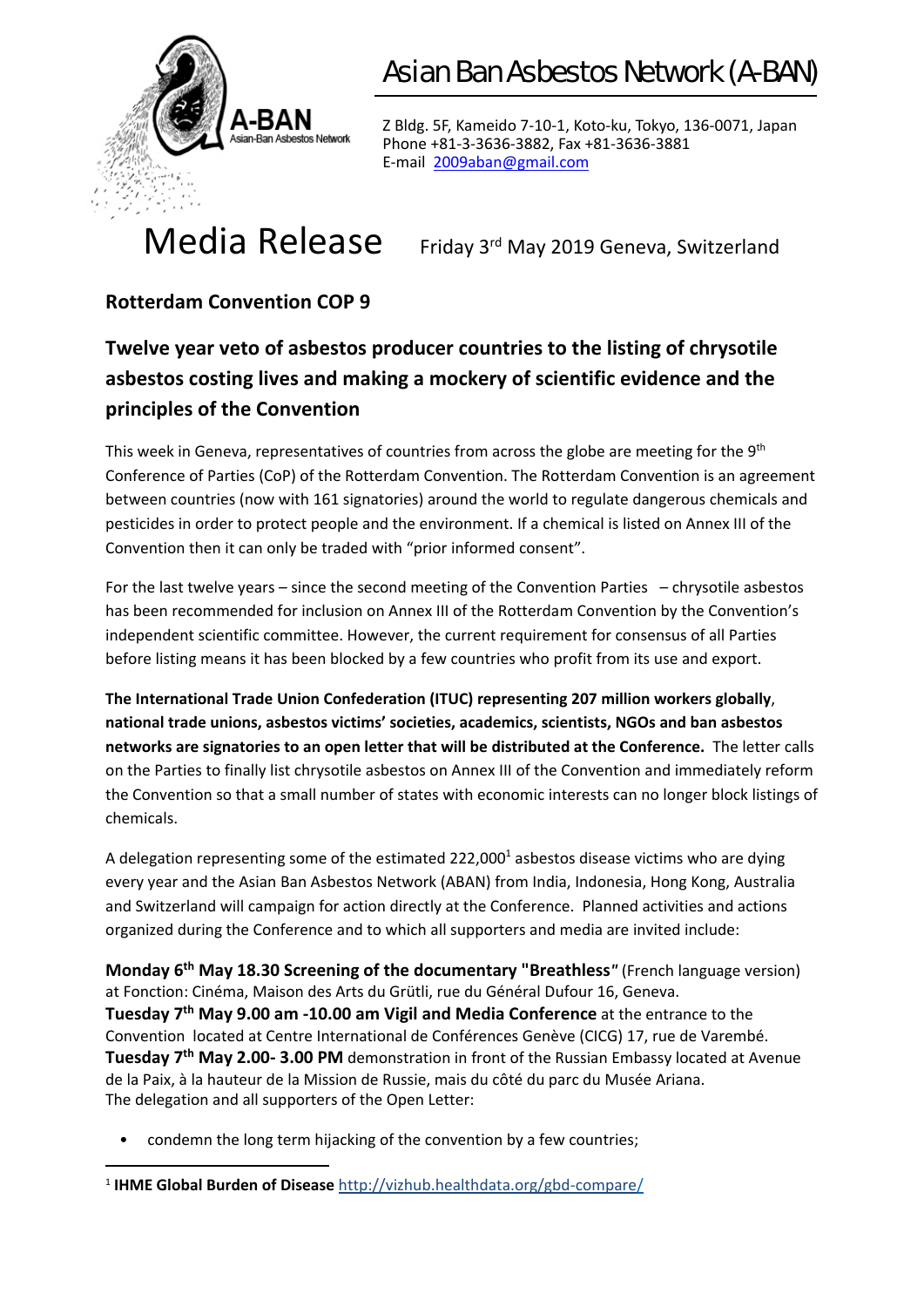

Z Bldg. 5F, Kameido 7‐10‐1, Koto‐ku, Tokyo, 136‐0071, Japan Phone +81‐3‐3636‐3882, Fax +81‐3636‐3881 E‐mail 2009aban@gmail.com

- demand that recommendations of the Convention's own Chemical Review Committee be respected and supported on the basis of the clear scientific and medical evidence presented;
- call on all Parties to COP9 to support reform of Article 22 of the Rotterdam Convention at this COP in order to allow a 75% majority vote of the Parties to include a chemical on Annex III should consensus fail;
- call on all Parties to support listing of chrysotile asbestos on Annex III of the Convention at COP9, the 7th time it has been recommended.

#### **For Further Information and to arrange interviews, contact:**

| Omana George AMRC                          | +852 9464 4027                         |
|--------------------------------------------|----------------------------------------|
| Phillip Hazelton Union Aid Abroad – APHEDA | +33630367340 +61459435519              |
| Bernhard Herold Solidar Suisse             | +41 44 444 19 89 Mobile: 079 599 69 33 |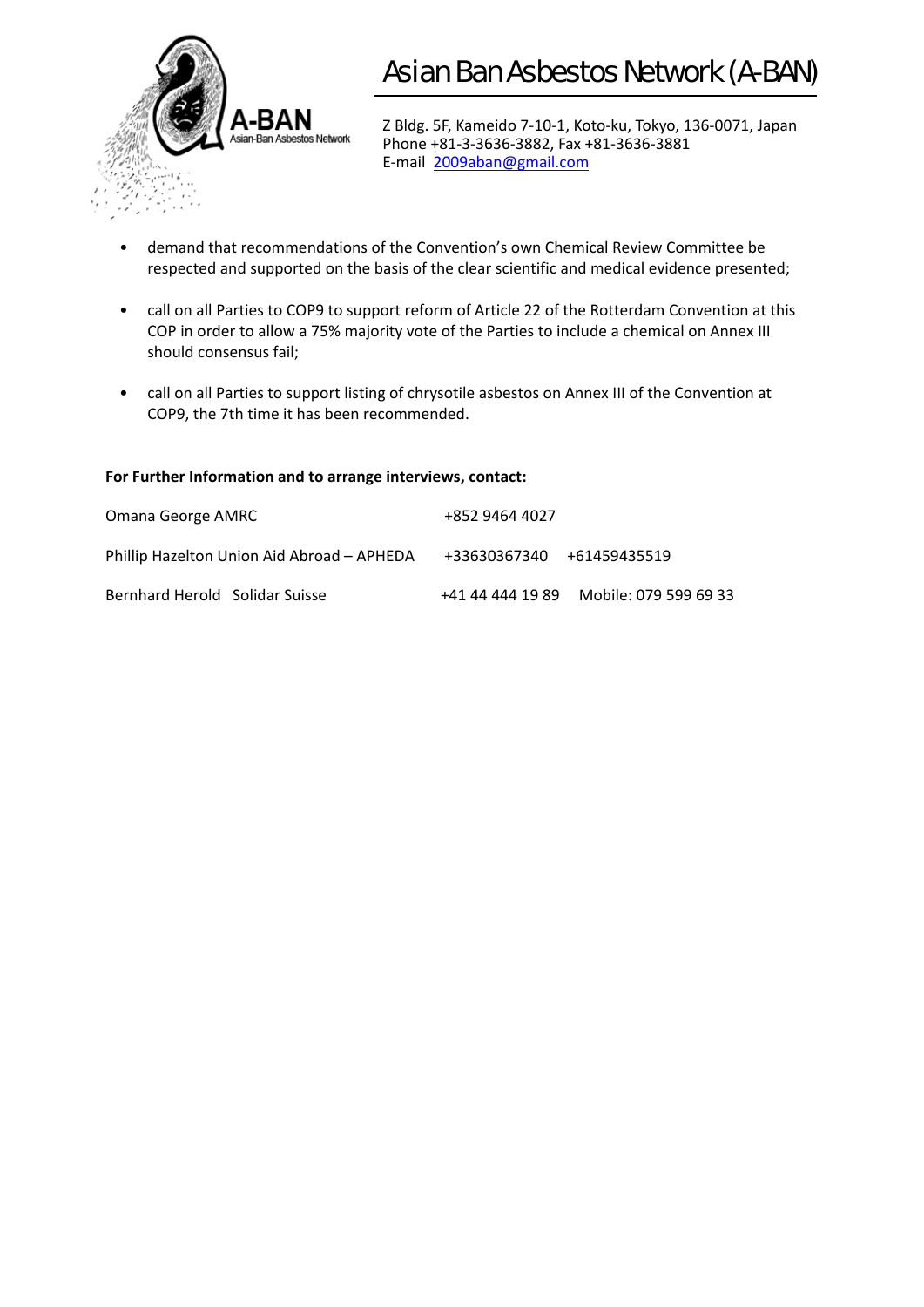

Z Bldg. 5F, Kameido 7‐10‐1, Koto‐ku, Tokyo, 136‐0071, Japan Phone +81‐3‐3636‐3882, Fax +81‐3636‐3881 E‐mail 2009aban@gmail.com

#### **Testimonials from the delegation members and supporters**

Omana George of the Asia Monitor Resource Centre (AMRC) and delegation leader;

*"I attended COP8 in 2017 and witnessed first‐hand how a handful of asbestos stakeholders were able to frustrate the will of the majority of the Parties who wished to list chrysotile on Annex III. It is unconscionable that the financial interests of these few Parties can block the desires of the many to protect vulnerable populations from toxic exposures."* 

Pooja Gupta Coordinator India Ban Asbestos Network (IBAN) delegation member;

*"Even though India banned mining of asbestos citing workers health as the reason in 1986, import and use continues and more than three hundred thousand tons of chrysotile asbestos was imported in 2017. Chrysotile is usually promoted as a material for the poor and studies used to defend the usage are part funded by the asbestos industry. There is no official recognition and acceptance of thousands of primary and secondary victims of asbestos related diseases who have been identified and they have been left to fend on their own with no compensation or rehabilitation. Last year, even the National Green Tribunal‐ the apex court for environmental justice‐ accepted that asbestos is carcinogenic and ordered scientific closure of all abandoned and illegal mines and provide compensation/rehabilitation to those suffering from the disease. Even with the recent letter published by Special Rapporteur for Human Rights and Toxics, Mr. Baskut Tuncak, on 30th April 2019 written to the Indian Governments on the issue of asbestos, there is no response from India yet. IBAN demands a complete ban on the use of all forms of asbestos and the immediate inclusion of chrysotile asbestos in the PIC list".* 

Phillip Hazelton Campaign Coordinator Asia for Union Aid Abroad‐ APHEDA delegation member;

*"No progress in listing chrysotile asbestos this conference will sell out completely the millions of workers and consumers of asbestos products that are battling and succumbing to asbestos related diseases now and into the future. Why are the 66 countries that have already banned chrysotile all over the world in their own countries sitting on their hands and letting this happen? It's a disgrace and we really need them to step up and find a solution urgently either inside this convention or separate to it."* 

Surya Ferdian Board Member Local Initiatives OSH Network (LION) Indonesia delegation member;

*"For more than 10 years INABAN has been aware of the perverted asbestos industry propaganda. The propaganda led by the Chrysotile Asbestos industry now based in Russia. It gives false information to the people and particularly the working people who work with chrysotile asbestos. INABAN will keep fighting on this to warn and protect workers and to achieve a ban on asbestos in Indonesia".* 

Subono Bono Chairman of SERBUK, an Indonesian trade union based in West Java, delegation member;